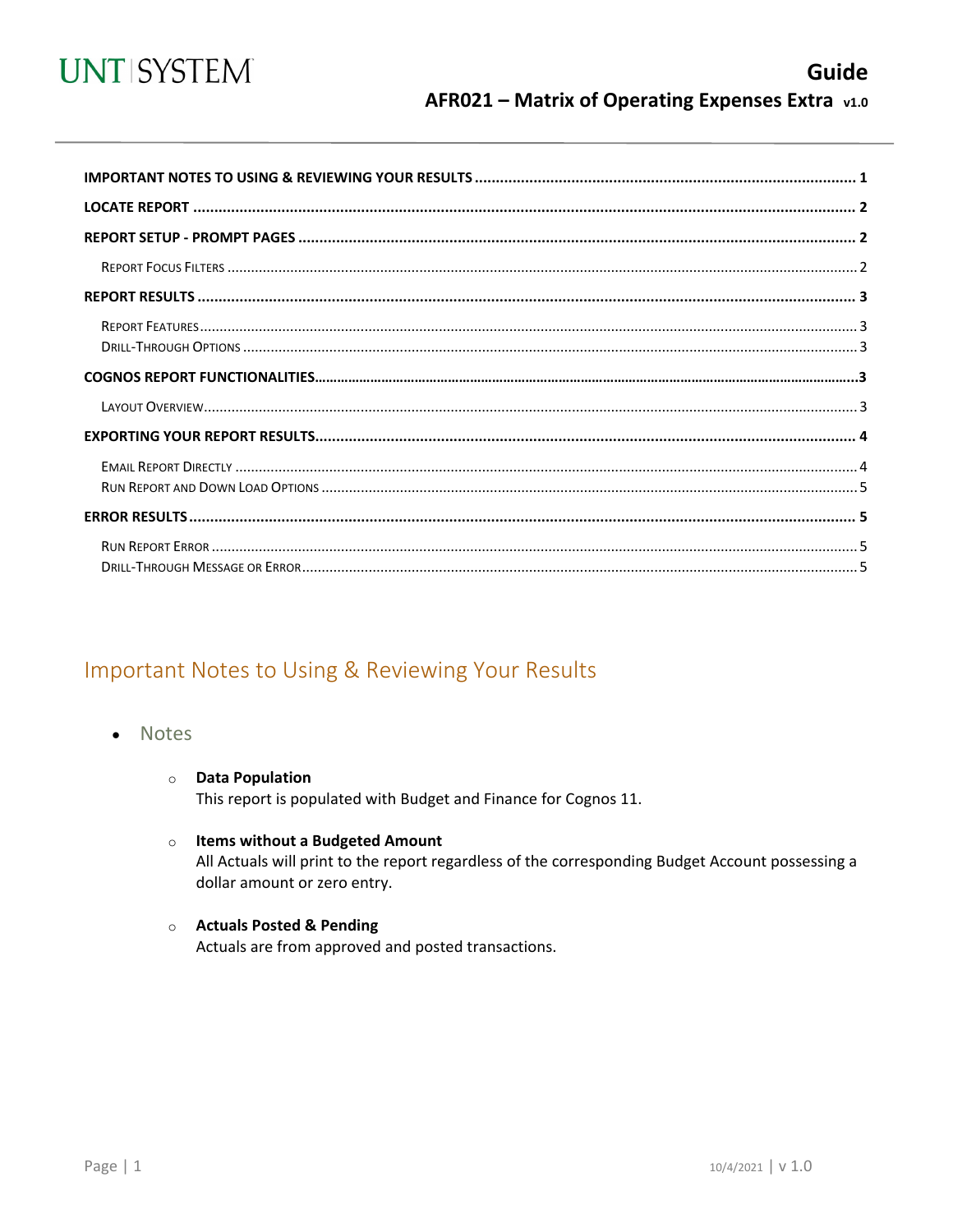#### Locate Report

- 1. From the Budget & Planning **[Reporting Page](https://finance.untsystem.edu/reporting)**, locate "AFR021 – [Matrix of Operating](https://cognospd.admin.unt.edu/bi/?pathRef=.public_folders%2FAFR%2BReports%2FAFR021%2B-%2BMatrix%2Bof%2BOperating%2BExpenses%2BExtra) Expenses Extra"
- 2. **Login** to IBM Cognos to run the report.

## Report Setup- Prompt Pages

## Report Setup - Prompt Pages

All initial **Landing Pages** for reports on the Cognos System will appear similar in format. You will have a set of filtering choices based on the source's available data.



1. Select your parameter choices. (Only the Viewing Selection of Zero Values is required).

| Select Report to Run | You may select only one report to run                                                                                                                                                                |
|----------------------|------------------------------------------------------------------------------------------------------------------------------------------------------------------------------------------------------|
| Business Unit        | Default will pull "All Units" or you may use the Dropdown to<br>select one particular unit by which to filter the report.                                                                            |
| Fiscal Year          | The budget year automatically fills with the current operating<br>year and you may override if you prefer by typing in the box.                                                                      |
| Account Period       | This will allow data retrieval thru a particular period entered.<br>You may select one or multiple account periods by which to<br>filter the report. You can click Select All to select all choices. |

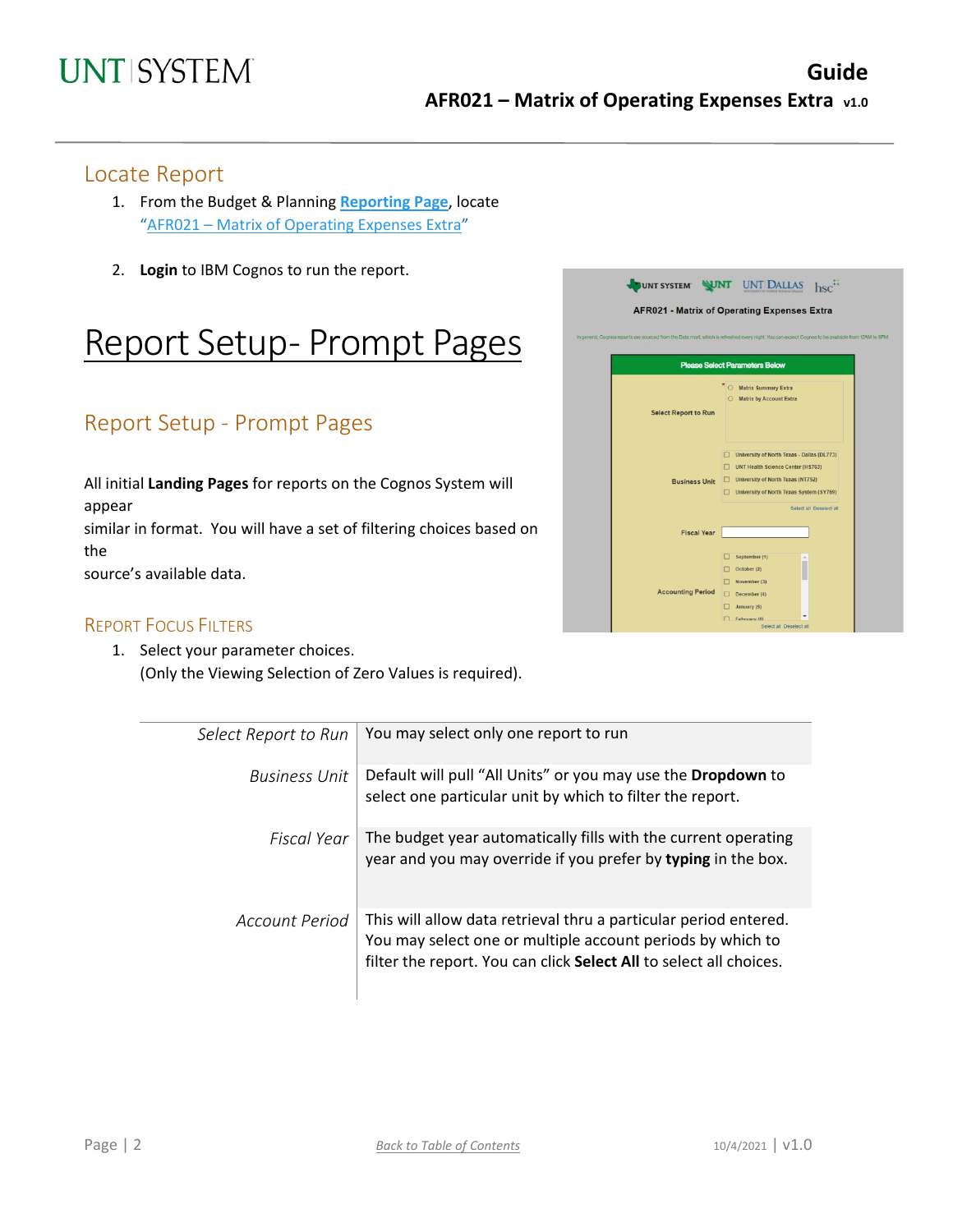# Report Results

|         | <b>Report Results</b>                                                                                                                            |                                               |                           |                                 |                 |                 | <b>Functions</b> |                 |                                                                                                                                                                                                                                |                |              |                 |             |        |                                  |
|---------|--------------------------------------------------------------------------------------------------------------------------------------------------|-----------------------------------------------|---------------------------|---------------------------------|-----------------|-----------------|------------------|-----------------|--------------------------------------------------------------------------------------------------------------------------------------------------------------------------------------------------------------------------------|----------------|--------------|-----------------|-------------|--------|----------------------------------|
|         | Report: Matrix Summary Extra<br><b>Business Unit: HS763</b><br>Fiscal Year: 2021<br>Period: 1, 2, 3, 4, 5, 6, 7, 8, 9, 10, 11, 12, 998, 906, 992 |                                               | Instruction               | Research                        |                 |                 |                  |                 | Public Service Academic Support   Student Services   Institutional Support   Operations and Maintenance of Plant   Scholarships and Fellowships   Auxiliary Enterprises   Depreciation and Amortization   Independent Operatio |                |              |                 |             |        | Total                            |
|         | A5000 - Operating Expenses                                                                                                                       | Cost of Goods Sold                            |                           |                                 |                 |                 |                  |                 | 0.00                                                                                                                                                                                                                           |                |              |                 |             |        | \$0.00                           |
|         |                                                                                                                                                  | Salaries and Wages                            | 47,795,448.12             | 14,932,619.85                   | 15,990,038.03   | 13,956,524.79   | 4,058,745.64     | 12,410,046.24   | 5,736,253.90                                                                                                                                                                                                                   | 259,471,90     | 75,297.73    |                 |             |        | \$115,214,446.20                 |
| Report  |                                                                                                                                                  | <b>Payroll Related Costs</b>                  | 11,900,255.06             | 3.967.807.58                    | 3,981,893.21    | 3,770,703.36    | 1,263,500.68     | 2,873,928.90    | 1,975,343.05                                                                                                                                                                                                                   | 6,309.64       | 35,255,30    |                 |             |        | \$29,774,996.78                  |
|         |                                                                                                                                                  | Professional Fees and Services                | 1,865,988.26              | 6,298,191.45                    | 12,577,658.32   | 976,960.81      | 107,807.37       | 3,299,697.26    | 944,155.66                                                                                                                                                                                                                     | 0.00           | 12,291.30    |                 | 26,394.00   |        | \$46,109,144.43                  |
| Info    |                                                                                                                                                  | Federal Pass-Through Expenses                 | 34,867.63                 | 920,463.63                      | 102,014.63      |                 |                  | 0.00            |                                                                                                                                                                                                                                |                |              |                 |             |        | \$1,057,345.89                   |
|         |                                                                                                                                                  | State Pass-Through Expenses                   |                           | 0.00                            | 0.00            |                 |                  | 0.00            | 0.00                                                                                                                                                                                                                           |                |              |                 |             |        | \$0.00                           |
|         |                                                                                                                                                  | Travel                                        | 32,631.86                 | 19,737.76                       | 31,209.32       | 4,514.10        | 3,338.99         | 4,677.56        | 12,448.08                                                                                                                                                                                                                      |                | 821.19       |                 |             |        | \$109,378.86                     |
|         |                                                                                                                                                  | Materials and Supplies                        | 3,429,040.74              | 8,555,040.24                    | 3,378,808.93    | 3,973,118,97    | 388,177.09       | 824,899.29      | 1,763,328.24                                                                                                                                                                                                                   |                | 14,844.13    |                 | 8,555.10    | 0.00   | \$22,335,812.73                  |
|         |                                                                                                                                                  | Communication and Utilities                   | 7,310.62                  | 0.00                            | 0.00            | 220,877.22      | 0.00             | 32,234.94       | 2,194,759.05                                                                                                                                                                                                                   |                | 33,935.71    |                 |             |        | \$2,489,117.54                   |
|         |                                                                                                                                                  | Repairs and Maintenance                       | 586,564.34                | 372,800.66                      | 1,463,272.06    | 712,318.35      | 6,014.00         | 63,151,60       | 4,072,569.79                                                                                                                                                                                                                   |                | 14,400.00    |                 |             | 0.00   | \$7,291,090.8                    |
|         |                                                                                                                                                  | Rentals and Leases                            | 980,684.80                | 23,777.54                       | 234,152.66      | 709,522.26      | 103,715.87       | 276,242.43      | 75,186.39                                                                                                                                                                                                                      |                |              |                 |             |        | \$2,403,281.95                   |
|         |                                                                                                                                                  | Printing and Reproduction                     | 62,793.97                 | 130,512.87                      | 6,381.95        | 28,234.36       | 40,079.61        | 40,745.85       | 2,765.56                                                                                                                                                                                                                       |                | 2,22110      |                 |             |        | \$313,735.27                     |
|         |                                                                                                                                                  | Depreciation and Amortization                 |                           |                                 |                 |                 |                  |                 |                                                                                                                                                                                                                                |                |              | 19.436.575.38   |             |        | \$19,436,575.38                  |
| Level-A |                                                                                                                                                  | Scholarships                                  | 2,450.00                  | 31,906.17                       |                 |                 |                  |                 |                                                                                                                                                                                                                                | 1,745,197.97   |              |                 |             |        | \$1,779,554.14                   |
|         |                                                                                                                                                  | Asset Retirement Obligation                   |                           |                                 |                 |                 |                  | 0.00            | 61,729.41                                                                                                                                                                                                                      |                |              |                 |             |        | \$61,729.41                      |
|         |                                                                                                                                                  | Claims and Losses<br>Other Operating Expenses | (588, 232.00)             | 1,405,374,68                    | 514,496.78      | 1,013,564.28    | 280,600.28       | 375,101.93      |                                                                                                                                                                                                                                |                |              |                 | (34.949.10) |        | (\$588,232.00)<br>\$8,865,392.39 |
|         |                                                                                                                                                  | <b>F&amp;A Expenses</b>                       | 1,977,975.40<br>58,627.67 | 9.128.382.06                    | 2,279,730.26    |                 |                  |                 | 326,894.08                                                                                                                                                                                                                     | 0.00           | 6,334.06     |                 |             | 0.00   | \$11,466,739.99                  |
|         |                                                                                                                                                  | Total                                         | 71,146,406.47             | 45,786,614.49                   | 60,559,656.15   | 25,366,338.50   | 6,251,979.53     | 20,200,726.00   | 17,165,433.21                                                                                                                                                                                                                  | 2.010.979.51   | 195,400.52   | 19,436,575.38   | 0.00        | 0.00   | \$268,120,109.76                 |
|         | A4000 - Operating Revenues                                                                                                                       | Internal Charge Income                        | 0.00                      | 0.00                            | 0.00            | 0.00            | 0.00             | 0.00            | 0.00                                                                                                                                                                                                                           |                | 0.00         |                 |             |        | \$0.00                           |
| Level-B |                                                                                                                                                  | Total                                         | 0.00                      | 0.00                            | 0.00            | 0.00            | 0.00             | 0.00            | 0.00                                                                                                                                                                                                                           |                | 0.00         |                 |             |        | \$0.00                           |
|         | A9000 - Suspense and Clearing Suspense and Clearing                                                                                              |                                               |                           |                                 | 0.00            |                 |                  | (850, 131.57)   |                                                                                                                                                                                                                                |                |              |                 |             |        | (\$850,131.57)                   |
|         |                                                                                                                                                  | Total                                         |                           |                                 | non.            |                 |                  | (850,131.57)    |                                                                                                                                                                                                                                |                |              |                 |             |        | (\$850,131.57)                   |
|         | Total                                                                                                                                            |                                               |                           | \$71,146,406,47 \$45,786,614.49 | \$60,559,656.15 | \$25,366,338.50 | \$6,251,979.53   | \$19,350,594.43 | \$17,165,433.21                                                                                                                                                                                                                | \$2,010,979.51 | \$195,400.52 | \$19,436,575.38 | \$0.00      | \$0.00 | \$267,269,978.19                 |

#### REPORT FEATURES

- The top left of the report will show the **report selected, Business Unit, Fiscal Year, and Period(s)**
- The left side is organized by **Level A categorization**, **Level B categorization,** and the columns are organized by **function groups** which then together give results showing the monetary sums of all transactions regarding those **A-levels**, **B-levels**, and those functions
- The Totals on the bottom and right are for the totals of the **Functions** and **B-Levels**

#### DRILL-THROUGH OPTIONS

- There are drill-throughs on both the **non-total** rows and the **total** rows
- When clicking one of the non-total rows, it will drill-through to **AFR012 – GL Transaction Details** and show all transactions relevant to the number displayed in the cell you clicked
- When clicked one of the total rows, it will drill-through to **AFR012 – GL Transaction Details** and show all transactions relevant to the numbers displayed in the cell you clicked

# Cognos Report Functionalities

#### LAYOUT OVERVIEW

• Report results are typically displayed in an interactive HTML on screen style.

Totals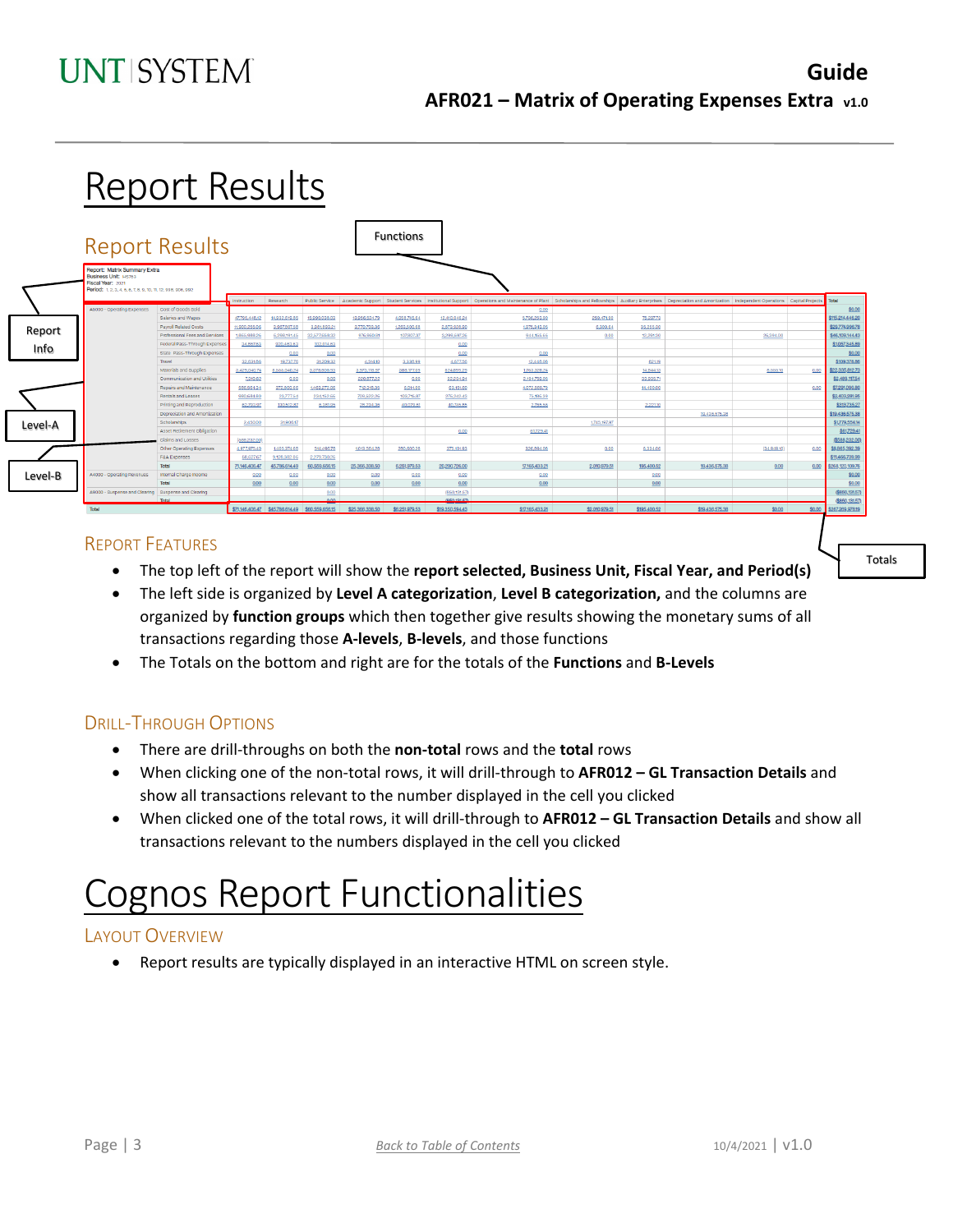### **Guide AFR021 – Matrix of Operating Expenses Extra v1.0**

- Based on your selections, if any, the report will only display results that match your initial filtering choices.
- Reports on screen may combine the Level Number result with the Description for that level in one single column. *(Report results exported to XLS will break these out, see Run Report and Down Load section below.)*
- If there is an error in your request or no results can be produced, you get a return message showing the parameters you chose that produced these results. *(See th[e Error Results section](#page-4-0) below for more information or to troubleshoot.)*

|              | C9000 - Suspense<br>and Clearing           | D9100 - Expense<br>Clearing               | 91003 - Undistributed P-<br>Card Exp                                                    | 649.25        | 649.25        |  |
|--------------|--------------------------------------------|-------------------------------------------|-----------------------------------------------------------------------------------------|---------------|---------------|--|
|              |                                            |                                           | 91005 - Undistributed<br>Trav CC Exp                                                    | 0.00          | 0.00          |  |
|              |                                            |                                           | Total                                                                                   | 649.25        | 649.25        |  |
|              |                                            | Total                                     |                                                                                         | 649.25        | 649.25        |  |
|              | Total                                      |                                           |                                                                                         | 34,170,371.53 | 34,170,371.53 |  |
| Total        |                                            |                                           |                                                                                         | $\Omega$      | $\Omega$      |  |
| Sep 29, 2021 |                                            |                                           | 1<br>12:03:59 PM                                                                        |               |               |  |
|              | $\overline{\wedge}$ Top $\uparrow$ Page up | $\downarrow$ Page down<br>$\times$ Bottom |                                                                                         |               |               |  |
|              | <b>Report - Total</b>                      |                                           |                                                                                         |               |               |  |
|              |                                            |                                           | $\overline{\uparrow}$ Top $\uparrow$ Page up $\downarrow$ Page down $\downarrow$ Bottom |               |               |  |

- Use the **"Page Down" Link** at the bottom left to see additional pages (if any).
- Use the **"Bottom" Link** to skip to the last page of **Applied Parameters** where you can review what your filtering choices were on the initial **Prompt Page** selections. Use the **"Top" Link** then to return to your first page.

## Exporting Your Report Results

### Exporting Your Report Results

In the upper left hand or right hand of the toolbar on your screen, you will see options to run report and view your results.

#### EMAIL REPORT DIRECTLY

Click the **"Share"** symbol dropdown (next to the bell) on the upper right hand of the toolbar on your screen to select **"Email".** Fill in the desired email address, any additional information, and your onscreen results will be emailed from within the Cognos program.

| ı |                    |  | $\boldsymbol{\mathsf{a}}$ | $\mathbf{r}$ |
|---|--------------------|--|---------------------------|--------------|
|   | Share              |  |                           |              |
|   | Send<br>Link       |  |                           |              |
|   | Select a platform: |  |                           |              |
|   | Email              |  |                           |              |